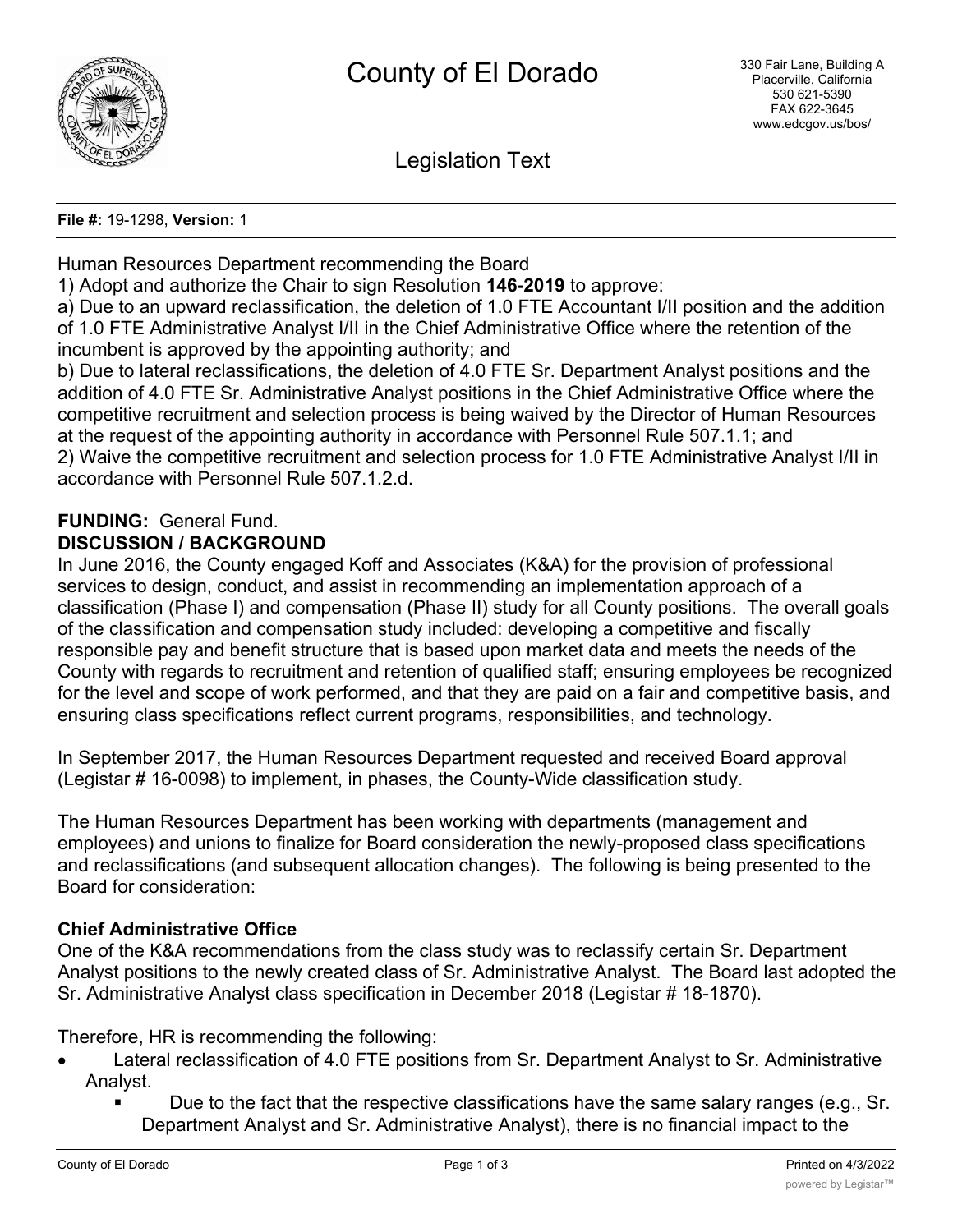County with regard to the proposed reclassifications and subsequent allocation changes.

**• In accordance with Personnel Rule 507.1.1:** (a) the competitive recruitment and selection process is being waived by the Director of Human Resources at the request of the appointing authority and

(b) the incumbents meet the minimum qualifications of the new class.

■ The salary is proposed to be set consistent with Personnel Rule 612

Additionally, the incumbent of an Accountant I/II position within the Chief Administrative Office disagreed with the K&A classification recommendation; therefore, Human Resources re-reviewed the position (the class study report is attached) and recommends the following:

- · Upward reclassification of 1.0 FTE position from Accountant I/II to Administrative Analyst I/II.
	- The incumbent will be placed at the II-level.
	- The retention of the incumbent is approved by the appointing authority.
	- In accordance with Personnel Rule 507.1.2:

(a) The incumbent has been in the position for a minimum of twenty-six (26) pay periods; and

(b) The attached class study analyzes the duties of the position and provides the basis for the reclassification; and

- (c) The incumbent meets the minimum qualifications of the new class
- § The salary is proposed to be set consistent with Personnel Rule 612.2, Upward Reclassification.

### **ALTERNATIVES**

The Board could choose not to approve the proposed reclassifications and direct Human Resources to make revisions or conduct additional analysis.

#### **PRIOR BOARD ACTION**

See above.

## **OTHER DEPARTMENT / AGENCY INVOLVEMENT**

Chief Administrative Office El Dorado County Employees' Association (Local 1)

#### **CAO RECOMMENDATION**

It is recommended that the Board approve this item.

#### **FINANCIAL IMPACT**

The lateral reclassifications have the same salary ranges (e.g., Sr. Department Analyst and Sr. Administrative Analyst), therefore there is no financial impact to the County.

The upward reclassification will result in an approximate annual increase of \$8,400.

#### **CLERK OF THE BOARD FOLLOW UP ACTIONS**

Upon Board adoption and approval, please provide a copy of the fully executed Resolution to Katie Lee in Human Resources.

## **STRATEGIC PLAN COMPONENT**